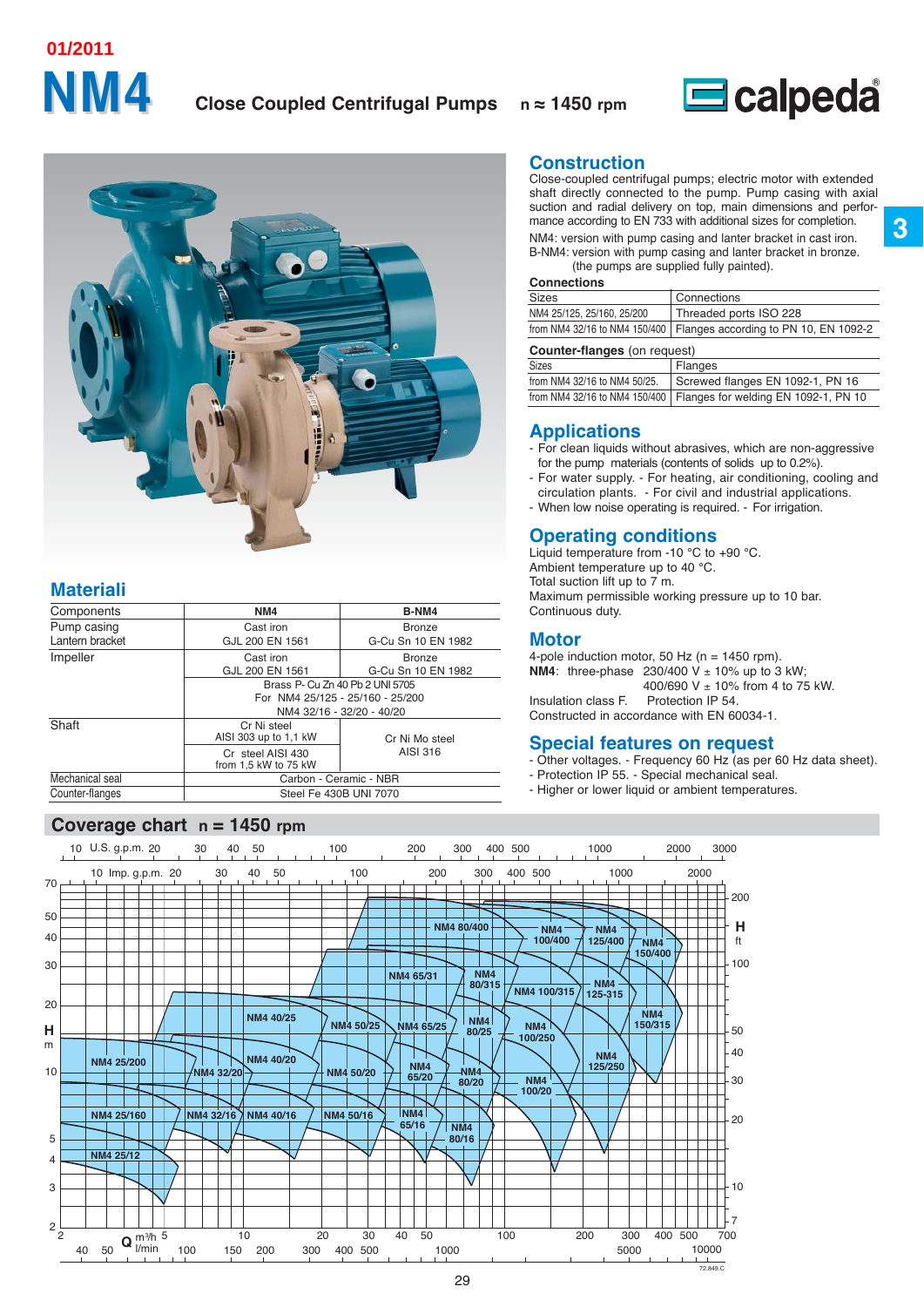



## **Performance n ≈ 1450 rpm**

| <b>B-NM4</b>   | NM4          |      | P <sub>2</sub> | Q<br>$m^3/h$ |      | 1,2           | .5              | ,89                  | 2.4          | 3    | 3,6  | 4,2  | 4,8  | 5.4  | -6   | 6.6  | 7,5  | 8.4            | 9,6    | 10,8 | 12  | 13,2 | 15  |
|----------------|--------------|------|----------------|--------------|------|---------------|-----------------|----------------------|--------------|------|------|------|------|------|------|------|------|----------------|--------|------|-----|------|-----|
|                |              | kW   | HP             | l/min        | 16   | 20            | 25              | 31.5                 | 40           | 50   | 60   | 70   | 80   | 90   | 100  | 110  | 125  | 140            | 160    | 180  | 200 | 220  | 250 |
|                | NM4 25/12A/A | 0,25 | 0,34           |              | 6.1  | 6.05          | $6\overline{6}$ | 5,9                  | 5,8          | 5,5  | 5,2  | 4,8  | 4.4  | 3,9  | 3,3  |      |      |                |        |      |     |      |     |
| B-NM4 25/160BE | NM4 25/160BE | 0,37 | 0,5            |              | 7.7  | .65           | 7.6             | 7,55                 | 7.5          | 7,2  | 6,9  | 6,6  | 6,1  | 5.5  | 4.6  | 3,6  |      |                |        |      |     |      |     |
| B-NM4 25/160AE | NM4 25/160AE | 0,37 | 0,5            | н            | 9.2  | 9.15          | 9.3             | 9,05                 |              | 8,7  | 8,5  | 8.2  | 7.8  | 7.2  | 6.5  | 5,6  | 3.7  |                |        |      |     |      |     |
| B-NM4 25/200CE | NM4 25/200CE | 0,37 | 0,5            | m            | 11.6 | 11,5          | 11.4            | 11,3                 |              | 10,9 | 10,5 | 10,1 | 9.7  | 9.1  | 8.5  | 7.6  | 6.1  | $4.1*$         |        |      |     |      |     |
| B-NM4 25/200BE | NM4 25/200BE | 0,55 | 0,75           |              | 13.4 | 13.3          | 13.2            | 13.1                 | $\vert$ 12.9 | 12.7 | 12.4 | 12   | 11.6 | 11.1 | 10.5 | 9.8  | 8.6  | $\overline{ }$ | $4^*$  |      |     |      |     |
| B-NM4 25/200AE | NM4 25/200AE | 0,75 |                |              |      | $14,8$   14,7 |                 | $14,6$   14,5   14,4 |              | 14.2 | 14   | 13.7 | 13.3 | 12.9 | 12.3 | 11.7 | 10.5 | $9.1*$         | $6.2*$ |      |     |      |     |

| <b>B-NM4</b>   | NM4          |      | P <sub>2</sub> | Q<br>$m^3/h$ | 2.4  | 3    | 3,6  | 4,8  | 5,4  | 6                             | 7,5  | 8,4             | 9,6  | 10,8 | 12     | 13,2   | 15   | 16,8 | 18.9 | 21   | 24   | 27              | 30  |
|----------------|--------------|------|----------------|--------------|------|------|------|------|------|-------------------------------|------|-----------------|------|------|--------|--------|------|------|------|------|------|-----------------|-----|
|                |              | kW   | HP             | l/min        | 40   | 50   | 60   | 80   | 90   | 100                           | 125  | 140             | 160  | 180  | 200    | 220    | 250  | 280  | 315  | 350  | 400  | 450             | 500 |
| B-NM4 32/16B   | NM4 32/16BE  | 0,37 | 0,5            |              | 7.6  | 7,5  | 7.4  | 7,2  | 7.1  | 6,9                           | 6,3  | 5,9             | 5,2  | 4.2  |        |        |      |      |      |      |      |                 |     |
| B-NM4 32/16A   | NM4 32/16AE  | 0,37 | 0,5            |              | 9    | 8,95 | 8.9  | 8,7  | 8.6  | 8,5                           | 7,9  | 7,5             | 6.8  | 6    | $5,1*$ |        |      |      |      |      |      |                 |     |
| B-NM4 32/20B   | NM4 32/20BE  | 0,55 | 0,75           |              | 12,5 | 12,4 | 12,3 | 12   | 11,8 | 11,6                          | 10,6 | 10 <sup>°</sup> | 8.9  | 7,6  | 6,2'   | $4,7*$ |      |      |      |      |      |                 |     |
| B-NM4 32/20A   | NM4 32/20AE  | 0.75 |                |              | 14.3 | 14.2 | 14.1 | 13.9 | 13.7 | 13.5                          | 12.9 | 12.3            | 11.3 | 10,2 | $8.9*$ | $7.5*$ |      |      |      |      |      |                 |     |
| B-NM4 40/16C   | NM4 40/16C/A | 0,37 | 0,5            |              |      |      |      |      | 6,1  | 6                             | 5.9  | 5,8             | 5.6  | 5,4  | 5.2    | 5      | 4.5  | 3.9  | 3.1  | 2,3  |      |                 |     |
| B-NM4 40/16B   | NM4 40/16B/A | 0,55 | 0,75           | н            |      |      |      |      | 7.6  | 7,6                           | 7,6  | 7,6             | 7.3  | 7.1  | 6.9    | 6,6    | 6,3  | 5.7  | 5    |      | 2.7  |                 |     |
| B-NM4 40/16A   | NM4 40/16A/A | 0.75 |                | m            |      |      |      |      | 9,6  | 9,6                           | 9.6  | 9,4             | 9,3  | 9,1  | 9      | 8,8    | 8,4  | 7,9  | 7,2  | 6,4  | 5.1  | 3.5             |     |
| B-NM4 40/20B   | NM4 40/20BE  | 1.1  | 1.5            |              |      |      |      |      | 13   | 12,9                          | 12.7 | 12,6            | 12.4 | 12,2 | 12     | 11,5   | 10,8 | 10   | 8.6  |      |      |                 |     |
| B-NM4 40/20A   | NM4 40/20AE  | 1.1  | 1.5            |              |      |      |      |      | 14.8 | 14,7                          | 14,5 | 14,4            | 14,2 | 14   | 13,8   | 13,6   | 13   | 12,2 | 11,3 | 10   |      |                 |     |
| B-NM4 4025/C/A | NM4 40/25C/A | 1.5  |                |              |      |      |      |      | 17.4 | 17.3                          | 17.2 |                 | 16,8 | 16,6 | 16.3   | 16     | 15.1 | 13,8 | 12.1 | 10.4 | 7,2  | 2,8             |     |
| B-NM4 4025/B/A | NM4 40/25B/A | 2.2  | 3              |              |      |      |      |      |      | $21,4$   21,5   21,3   21,2   |      |                 | 21   | 20,9 | 20,8   | 20,5   | 20   | 19,5 | 18,3 | 16,4 | 13,3 | 10 <sup>1</sup> | 5   |
| B-NM4 4025/A/A | NM4 40/25A/A | 3    | 4              |              |      |      |      |      |      | 22,9 22,8 22,9 22,8 22,5 22,5 |      |                 |      |      | 22,2   | 22     | 21,8 | 21.4 | 20,4 | 18,9 | 16   | 12,6            | 8   |

| <b>B-NM4</b>   | NM4          |                | P <sub>2</sub> | Q<br>$m^3/h$ | 10,8 | 12   | 13,2 | 15   | 16,8                 | 18.9 | 21   | 24   | 27   | 30            | 33   | 37,8                                                        | 42   | 48            | 54             | 60   | 66             | 75        | 84      |
|----------------|--------------|----------------|----------------|--------------|------|------|------|------|----------------------|------|------|------|------|---------------|------|-------------------------------------------------------------|------|---------------|----------------|------|----------------|-----------|---------|
|                |              | kW             | HP             | l/min        | 180  | 200  | 220  | 250  | 280                  | 315  | 350  | 400  | 450  | 500           | 550  | 630                                                         | 700  | 800           | 900            | 1000 |                | 1100 1250 | 1400    |
| B-NM4 50/16B   | NM4 50/16B/A | 1.1            | 1.5            |              | 8,2  | 8,2  | 8,2  | 8,1  | 8                    | 7,8  | 7,6  | 7,2  | 6,7  | 6,2           | 5,5  | 4,4                                                         | 3,3  |               |                |      |                |           |         |
| B-NM4 50/16A   | NM4 50/16A/A | 1,1            | 1,5            |              | 9.6  | 9.6  | 9.6  | 9,5  | 9.5                  | 9,3  | 9.1  | 8,8  | 8.3  | 7.8           | 7,2  | 6,1                                                         | 4.9  | 3.1           |                |      |                |           |         |
|                | NM4 50/20C/A | 1,1            | 1,5            |              | 11,8 | 11,8 | 11,7 | 11,7 | 11,5                 | 11,3 | 10,9 | 10,4 | 9.8  | 9             | 8,1  | 6,3                                                         | 4,7  |               |                |      |                |           |         |
|                | NM4 50/20B/A | 1,5            |                |              | 13,4 | 13,4 | 13,4 |      | $13.3$   13.1        | 12,9 | 12,6 | 12,1 | 11,5 | 10,8          | 9,9  | 8,2                                                         | 6,4  | 3.7           |                |      |                |           |         |
|                | NM4 50/20A/A | 2,2            | 3              |              | 14,9 | 14,9 | 14,9 |      | $14,9$   14,8        | 14,6 | 14,4 | 14   | 13,4 | 12,8          | 12   | 10,4                                                        | 8,6  | 6             |                |      |                |           |         |
| B-NM4 5025/D   | NM4 50/25D   | 2,2            | 3              |              | 14,5 | 14,4 | 14,3 | 14   | 13,7                 | 13,4 | 13   | 12,2 | 11,2 | 9.7           | 8,1  | 5,4                                                         | 2,3  |               |                |      |                |           |         |
| B-NM4 5025/C/A | NM4 50/25C/A | 2,2            | 3              |              | 17,8 | 17,8 | 17,7 |      | $17,5$   17,2        | 16,8 | 16,4 | 15,7 |      | $14,9$ 13,8   | 12,4 | 9,7                                                         | 6.8  |               |                |      |                |           |         |
| B-NM4 5025/B/A | NM4 50/25B/A | 3              | 4              |              | 20,7 | 20,7 | 20,7 | 20,6 | 20,4                 | 20   | 19,5 | 18,9 | 18,2 | 17,1          | 15,9 | 13,2                                                        | 10,6 | 5.8           |                |      |                |           |         |
| B-NM4 5025/A/A | NM4 50/25A/A | $\overline{4}$ | 5,5            | н            | 22,7 | 22,7 | 22,6 |      | $22,5$   22,4   22,1 |      | 21,6 | 21   | 20,2 | 19,4          | 18,3 | 16,4                                                        | 13,6 | 9             |                |      |                |           |         |
| B-NM4 65/16C   | NM4 65/16CE  | 1,1            | 1,5            | m            |      |      |      |      |                      |      | 6,3  | 6,2  | 6.1  | 6             | 5.8  | 5,6                                                         | 5,3  | 4,8           | $\overline{4}$ | 3.1  |                |           |         |
| B-NM4 65/16B   | NM4 65/16BE  | 1,1            | 1,5            |              |      |      |      |      |                      |      | 7,5  | 7,4  | 7,3  | 7,2           |      | 6,8                                                         | 6,5  | 6             | 5,3            | 4,4  | $3,5*$         |           |         |
| B-NM4 65/16A   | NM4 65/16AE  | 1,5            | 2              |              |      |      |      |      |                      |      |      | 8.9  | 8.8  | 8.7           | 8.6  | 8,4                                                         | 8.1  | 7.6           | 6.9            | 6,2  | $5.3*$         | $3.8*$    |         |
|                | NM4 65/20BE  | 2,2            | 3              |              |      |      |      |      |                      |      | 11,9 | 11,8 | 11,7 | 11,6          | 11,4 | 11,1                                                        | 10,8 | 10,2          | 9,5            | 8,7  | $7,8*$         | $6.2*$    | $4.3*$  |
|                | NM4 65/20AE  | 3              | 4              |              |      |      |      |      |                      |      | 14,1 | 14   | 13.9 | 13,8          | 13,7 | 13,4                                                        | 13,1 | 12,6          | 11,9           | 11,1 | $ 10,2* $      | $8.8*$    | $7.2*$  |
|                | NM4 65/25BE  | $\overline{4}$ | 5,5            |              |      |      |      |      |                      |      | 18   | 17,9 |      | $17,8$ 17,7   | 17,6 | 17,3                                                        | 16,9 | 16,3          | 15,4           | 14,4 | $ 13.1* 10.8*$ |           | $8.5*$  |
|                | NM4 65/25AE  | 5,5            | 7,5            |              |      |      |      |      |                      |      | 21,9 | 21,8 |      | $21,7$   21,6 | 21,5 | 21,2                                                        | 20,8 | 20,2          | 19,5           | 18,5 | $17.5*$        | 15,4'     | $12.8*$ |
|                | NM4 65/31CE  | 5,5            | 7,5            |              |      |      |      |      |                      |      | 25,8 | 25,7 |      | $25,5$ 25,3   | 25   | 24,4                                                        |      | $23,8$   22,8 | 21,5           | 20   | $18.2*$        | $15*$     | $11*$   |
|                | NM4 65/31BE  | 7,5            | 10             |              |      |      |      |      |                      |      | 31   | 31   |      | $30.9$ 30.8   | 30,6 | 30,2                                                        | 29,7 | 28,8          | 27,8           | 26,5 | $25*$          | 22,2'     | $18,6*$ |
|                | NM4 65/31AE  | 9.2            | 12,5           |              |      |      |      |      |                      |      |      |      |      |               |      | 35,9 35,9 35,8 35,7 35,5 35,1 34,6 33,8 32,8 31,6 30,2 27,8 |      |               |                |      |                |           | $25*$   |

| NM4          |      | P <sub>2</sub>  | Q<br>$m^3/h$ | 30   | 33   | 37,8                        | 42                  | 48            | 54   | 60   | 66                       | 75                                                             | 84   | 96                       | 108        | 120                                                              | 132                                                                                      | 150 | 168 | 180 | 192 | 210 |
|--------------|------|-----------------|--------------|------|------|-----------------------------|---------------------|---------------|------|------|--------------------------|----------------------------------------------------------------|------|--------------------------|------------|------------------------------------------------------------------|------------------------------------------------------------------------------------------|-----|-----|-----|-----|-----|
|              | kW   | HP              | l/min        | 500  | 550  | 630                         | 700                 | 800           | 900  |      |                          |                                                                |      |                          |            |                                                                  | 1000   1100   1250   1400   1600   1800   2000   2200   2500   2800   3000   3200   3500 |     |     |     |     |     |
| NM4 80/16CE  | 1,1  | 1,5             |              | 5,4  | 5,3  | 5,2                         | 5                   | 4,8           | 4,6  | 4,3  | 3,9                      | 3,1                                                            |      |                          |            |                                                                  |                                                                                          |     |     |     |     |     |
| NM4 80/16BE  | 1,5  |                 |              | 6,7  | 6,6  | 6,5                         | 6,3                 | 6.1           | 5,9  | 5,6  | 5,2                      | 4,6                                                            | 3,7  |                          |            |                                                                  |                                                                                          |     |     |     |     |     |
| NM4 80/16AE  | 2,2  | 3               |              | 9,6  | 9,5  | 9,4                         | 9,2                 |               | 8,8  | 8,5  | 8,1                      | 7,5                                                            | 6,7  | 5,2                      |            |                                                                  |                                                                                          |     |     |     |     |     |
| NM4 80/20CE  | 2,2  |                 |              | 10,3 | 10,2 | 10,1                        | 10                  | 9,8           | 9,5  | 9,1  | 8,6                      | 7.7                                                            | 6,6  | 4,6                      |            |                                                                  |                                                                                          |     |     |     |     |     |
| NM4 80/20BE  | 3    | $\overline{4}$  |              | 12,1 | 12   | 11,9                        | 11,8                | 11,7          | 11,4 | 11,1 | 10,6                     | 9,8                                                            | 9    | 7,5                      | $5.7*$     |                                                                  |                                                                                          |     |     |     |     |     |
| NM4 80/20AE  | 4    | 5,5             |              | 13,9 | 13,8 |                             | $13.7$   13.6       | $13.5$ 13.3   |      | 13   | 12,6                     | 11,8                                                           |      | 9,6                      | $7.9*$     |                                                                  |                                                                                          |     |     |     |     |     |
| NM4 80/25CE  | 4    | 5,5             | н            | 16,9 |      | $16,8$   16,7               |                     | $16,6$   16,3 |      |      | $15,9$   $15,4$   $14,8$ | 13,9                                                           | 12,7 | $11,1$   $9,3^*$         |            | $7.2*$                                                           |                                                                                          |     |     |     |     |     |
| NM4 80/25BE  | 5,5  | 7,5             | m            | 20,7 | 20,6 | 20.5 20.4 20.3              |                     |               | 20   |      |                          | $19,6$   19,1   18,2                                           | 17,1 | 15,4                     | $ 13.5^* $ | 11.4*                                                            | $9^*$                                                                                    |     |     |     |     |     |
| NM4 80/25AE  | 7,5  | 10 <sup>°</sup> |              | 23,7 | 23,7 | 23,6 23,5 23,3              |                     |               | 23   |      |                          | 22,7 22,2 21,5 20,5                                            |      |                          |            | $19$   17,2 <sup>*</sup>   15,1 <sup>*</sup>   12,7 <sup>*</sup> |                                                                                          |     |     |     |     |     |
| NM4 80/31CE  | 9,2  | 12,5            |              | 28,8 | 28,8 |                             | 28,7 28,6 28,3 27,9 |               |      |      | $27,4$ 26,8              | $25.8$ 24.6                                                    |      |                          |            | 22,6 20,4* 17,8*                                                 | $15*$                                                                                    |     |     |     |     |     |
| NM4 80/315BE | 11   | 15              |              | 32,3 |      | $32,3$   32,2   32,1        |                     |               |      |      |                          | 31,9 31,6 31,2 30,7 29,8 28,8                                  |      |                          |            | 27 25,1* 22,9*                                                   | $20*$                                                                                    |     |     |     |     |     |
| NM4 80/315AE | 15   | 20              |              | 37,4 |      | 37,4 37,3 37,2 37,1         |                     |               | 37   |      | $36,7$ 36,3              | 35,6 34,7                                                      |      | 33,2 31,3*               |            | $29*$                                                            | $ 26, 4*$                                                                                |     |     |     |     |     |
| NM4 80/400CE | 18,5 | 25              |              | 46,5 |      | $46,3$   46,1   45,8   45,2 |                     |               |      |      | $44,5$   43,5   42,4     |                                                                |      | 40 37,2 32,5 26,2* 18,5* |            |                                                                  |                                                                                          |     |     |     |     |     |
| NM4 80/400BE | 22   | 30              |              | 54   |      | $53,8$   53,6   53,3        |                     |               |      |      |                          | 53 52,4 51,6 50,6 48,7                                         | 46,1 |                          |            | 42 36,5* 29,5*                                                   | $21*$                                                                                    |     |     |     |     |     |
| NM4 80/400AE | 30   | 40              |              |      |      |                             |                     |               |      |      |                          | $61,5$   61,4   61,3   61,1   60,8   60,2   59,4   58,4   56,5 |      | $54   50.5   45.5^* $    |            |                                                                  | $40^*$ 32,5*                                                                             |     |     |     |     |     |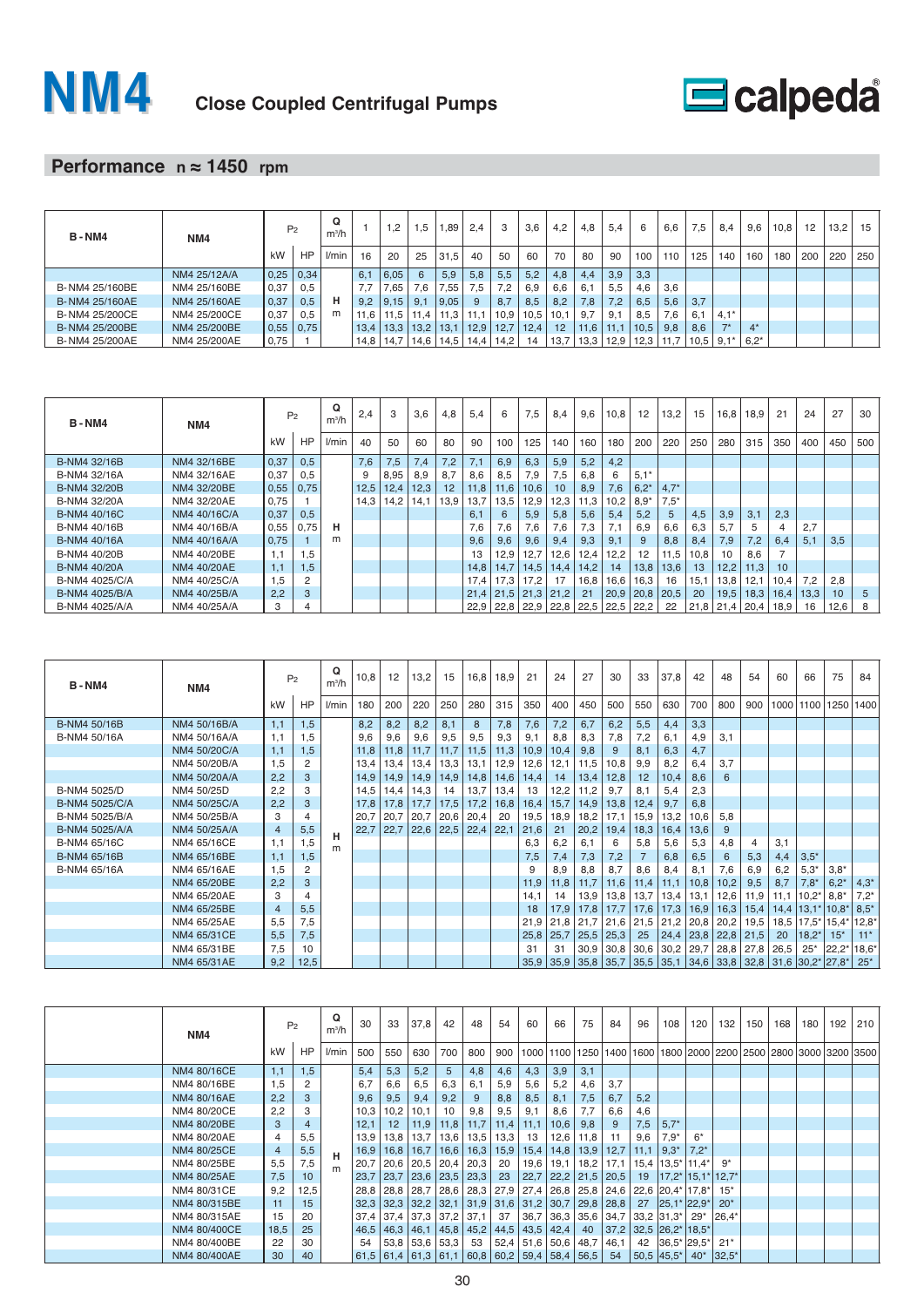

## **Performance n ≈ 1450 rpm**

| NM4           | P <sub>2</sub> |                | Q<br>$m^3/h$ | 48  | 54                                             | 60          | 66                        | 75  | 84                   | 96 | 108             | 120 | 132         | 150 <sub>1</sub>                                                                                  | 168   | 180                                                                                                                                                                             | 192     | 210         | 240 270 | 300 | 330 |  |
|---------------|----------------|----------------|--------------|-----|------------------------------------------------|-------------|---------------------------|-----|----------------------|----|-----------------|-----|-------------|---------------------------------------------------------------------------------------------------|-------|---------------------------------------------------------------------------------------------------------------------------------------------------------------------------------|---------|-------------|---------|-----|-----|--|
|               | kW             | HP             | l/min        | 800 | 900                                            |             |                           |     |                      |    |                 |     |             |                                                                                                   |       | 1000   1100   1250   1400   1600   1800   2000   2200   2500   2800   3000   3200   3500   4000   4500   5000   5500                                                            |         |             |         |     |     |  |
| NM4 100/20CE  | $\mathbf{3}$   | $\overline{4}$ |              | 9.4 | 9,3                                            | 9,2         | 9,1                       | 8,9 | 8,5                  | 8  | 7,3             | 6,5 | 5,6         | $4^*$                                                                                             |       |                                                                                                                                                                                 |         |             |         |     |     |  |
| NM4 100/20BE  | $\overline{4}$ | 5,5            |              | 12  |                                                | 11.9   11.8 | 11,7   11,5   11,2   10,7 |     |                      |    | 10 <sup>1</sup> | 9,3 | 8,4         | $6.7^*$ 4.5*                                                                                      |       |                                                                                                                                                                                 |         |             |         |     |     |  |
| NM4 100/20AE  | 5,5            | 7,5            |              |     | $15.2$   15.2   15.1   15   14.9   14.7   14.3 |             |                           |     |                      |    |                 |     |             | $13.8$   13.1   12.2   10.7*                                                                      | $9^*$ | $7.5^*$                                                                                                                                                                         | $6*$    |             |         |     |     |  |
| NM4 100/25BE  | 7,5            | 10             |              |     |                                                |             |                           |     |                      |    |                 |     |             | $19.5$   19.5   19.4   19.3   19   18.7   18.2   17.5   16.6   15.6   13.8   11.7   10 $^{\circ}$ |       |                                                                                                                                                                                 | $8.4^*$ | $5.5*$      |         |     |     |  |
| NM4 100/25AE  | 9,2            | 12,5           |              |     |                                                |             |                           |     |                      |    |                 |     |             |                                                                                                   |       | 22,3 22,3 22,2 22,1 21,9 21,7 21,2 20,5 19,8 18,8 17,1 <sup>*</sup> 15 <sup>*</sup> 13,4 <sup>*</sup> 11,7 <sup>*</sup>                                                         |         | 8.9*        |         |     |     |  |
| NM4 100/315CE | 11             | 15             |              |     |                                                |             |                           |     |                      |    |                 |     |             |                                                                                                   |       | 26,9   26,9   26,8   26,6   26,2   25,7   24,9   23,8   22,7   21,3   18,9 $\pm$ 15,9 $\pm$ 13,7 $\pm$ 11,3 $\pm$                                                               |         |             |         |     |     |  |
| NM4 100/315BE | 15             | 20             |              |     |                                                |             |                           |     |                      |    |                 |     |             |                                                                                                   |       | $31,5$   $31,5$   $31,4$   $31,3$   $31,2$   $30,8$   $30,2$   $29,3$   $28,2$   $26,9$   $24,6$ <sup>*</sup>   $21,8$ <sup>*</sup>   $19,8$ <sup>*</sup>   $17,6$ <sup>*</sup> |         | $14*$       |         |     |     |  |
| NM4 100/315AE | 18,5           | 25             |              |     | 36,9 36,9 36,8 36,7 36,6 36,4 36               |             |                           |     |                      |    |                 |     |             |                                                                                                   |       | $ 35,3 34,5 33,4 31,4^* 29^* 27,2^* 25,3^* 22,2^*$                                                                                                                              |         |             |         |     |     |  |
| NM4 100/400CE | 22             | 30             |              |     | $41,3$   41,2   41,1                           |             |                           |     | 41 40,7 40,4 39,8 39 |    |                 |     |             | $38 \mid 36,5 \mid 34^* \mid$                                                                     |       | $31*$ 28,7*                                                                                                                                                                     | $26*$   |             |         |     |     |  |
| NM4 100/400BE | 30             | 40             |              |     | $50,2$   50,1                                  | 50          | 49,9   49,7   49,4   48,8 |     |                      |    | 48              |     | $ 47,1 $ 46 |                                                                                                   |       | 44* 41,3* 39,5*                                                                                                                                                                 |         | $37*$ 33,5* |         |     |     |  |
| NM4 100/400AE | 37             | 50             |              |     | $58,2$ 58,1                                    |             |                           |     |                      |    |                 |     |             | 58 57,9 57,8 57,6 57,2 56,3 55,7 54,5 52,7 50,5 49                                                |       |                                                                                                                                                                                 | $47*$   | $44*$       |         |     |     |  |

|               |      | P <sub>2</sub> | Q       | 84   | 96            | 108                  | 120           | 132                                       | 150                               | 168  | 180         | 192                           | 210  | 240                                               | 270                                | 300                         | 330           | 360  | 390                                                                                                                                | 420   | 450               | 480   |
|---------------|------|----------------|---------|------|---------------|----------------------|---------------|-------------------------------------------|-----------------------------------|------|-------------|-------------------------------|------|---------------------------------------------------|------------------------------------|-----------------------------|---------------|------|------------------------------------------------------------------------------------------------------------------------------------|-------|-------------------|-------|
| NM4           |      |                | $m^3/h$ |      |               |                      |               |                                           |                                   |      |             |                               |      |                                                   |                                    |                             |               |      |                                                                                                                                    |       |                   |       |
|               | kW   | HP             | l/min   |      |               |                      |               |                                           |                                   |      |             |                               |      |                                                   |                                    |                             |               |      | 1400   1600   1600   2000   2200   2500   2800   3000   3200   3500   4000   4500   5000   5500   6000   6500   7000   7500   8000 |       |                   |       |
| NM4 125/25EE  | 5,5  | 7,5            |         | 11   |               | $10,8$   10,5   10,1 |               | 9,7                                       | 9,1                               | 8,3  | 7,8         | 7,2                           | 6,2  | $4,4*$                                            |                                    |                             |               |      |                                                                                                                                    |       |                   |       |
| NM4 125/25DE  | 7,5  | 10             |         | 14   | 13,9          | 13,7                 | 13,4          | 13                                        | 12,4                              | 11,6 | 11          | 10,4                          | 9,4  | $7,4*$                                            | $5.1*$                             |                             |               |      |                                                                                                                                    |       |                   |       |
| NM4 125/25CE  | 9,2  | 12,5           |         | 16,7 | 16,6          | $16,4$   16,2        |               | $15,9$   15,4                             |                                   | 14,6 | 14,1        | 13,5                          |      | $12,5$   $10,4$ <sup>*</sup>   $8,2$ <sup>*</sup> |                                    | $5.8*$                      |               |      |                                                                                                                                    |       |                   |       |
| NM4 125/250BE | 11   | 15             |         | 19,3 | 19,2          |                      | $19,1$   18,9 | 18,7                                      | 18,2                              | 17,5 | 17          | 16,3                          |      | $15,3$   $13,3$ *   $10,9$ *                      |                                    | $8.2*$                      |               |      |                                                                                                                                    |       |                   |       |
| NM4 125/250AE | 15   | 20             |         | 22,7 | 22,7          |                      |               | $22,6$   22,4   22,2   21,8   21,2   20,8 |                                   |      |             | 20,1                          |      | $19.3$   17,4*                                    | $15^*$                             | $ 12.4^* $ 9.3 <sup>*</sup> |               |      |                                                                                                                                    |       |                   |       |
| NM4 125/315CE | 18,5 | 25             |         | 27,9 | 27,8          |                      |               | 27,7 27,6 27,2 26,5                       |                                   | 25,6 | 24,9        | 24                            |      | 22,8 20,2*                                        | $17*$                              | $13.5^*$                    | $9.5*$        |      |                                                                                                                                    |       |                   |       |
| NM4 125/315BE | 22   | 30             |         | 31,8 | 31,7          |                      |               | $31,6$ 31,5 31,1 30,6 29,7 29,1           |                                   |      |             |                               |      | 28,5 27,3 24,9*                                   | $22*$                              | $ 18.5^* 14.3^*$            |               |      |                                                                                                                                    |       |                   |       |
| NM4 125/315AE | 30   | 40             |         |      | $36,8$   36,8 |                      |               | $36,7$   36,6   36,4   35,9   35,2   34,7 |                                   |      |             | 34,2                          | 33,2 | $31*$                                             | $ 28,4^* 25,3^* 21,6^*$            |                             |               |      |                                                                                                                                    |       |                   |       |
| NM4 125/400CE | 37   | 50             | н       | 45,4 | 45,3          | $45,2$ 45,1          |               |                                           | $44,9$   44,4                     | 43,7 | 43          | 42                            | 40   | $37*$                                             | $33*$                              | 28,5* 23,5*                 |               |      |                                                                                                                                    |       |                   |       |
| NM4 125/400BE | 45   | 60             |         | 51,4 | 51,3          | $51,2$ 51,1          |               | $50,9$ 50,4                               |                                   | 49,7 | 49          | 48,2                          | 46,8 | 44*                                               | $ 40.5*$                           | $36*$                       | $ 31.5*$      |      |                                                                                                                                    |       |                   |       |
| NM4 125/400AE | 55   | 75             |         | 59,2 | 59,1          | 59                   |               | 58.9   58.7   58.2   57.7   57.2          |                                   |      |             |                               |      |                                                   | 56.7 55.7 53.5 50.5 46.5 42.5      |                             |               |      |                                                                                                                                    |       |                   |       |
| NM4 150/315DE | 18,5 | 25             |         |      |               |                      |               | 22,8                                      | 22,6                              | 22,3 | 22          | $21,7$   21,1                 |      | -20                                               | 18,6                               | 17                          | 15,1          | 13   | $10.6*$                                                                                                                            | $8*$  |                   |       |
| NM4 150/315CE | 22   | 30             |         |      |               |                      |               |                                           |                                   |      |             | 25,6 25,4 25,1 24,9 24,7 24,2 |      | 23,3                                              | $22 \overline{ }$                  |                             | $20,4$   18,5 |      | $16,5$   14, 1*   11, 6*   8, 9*                                                                                                   |       |                   |       |
| NM4 150/315BE | 30   | 40             |         |      |               |                      |               | 30,6                                      | 30,6                              |      | $30,5$ 30,3 | 30,1                          | 29,7 | 29                                                | 27,9                               | $26,5$ 24,9                 |               | 23   | $ 20.8^* 18.3^* 15.4^*$                                                                                                            |       |                   |       |
| NM4 150/315AE | 37   | 50             |         |      |               |                      |               |                                           | $35,6$   $35,6$   $35,5$   $35,4$ |      |             |                               |      |                                                   | $35,3$   35,2   34,6   33,7   32,5 |                             | 31            |      | 29,2 27,1* 24,7* 21,8* 18,5*                                                                                                       |       |                   |       |
| NM4 150/400CE | 45   | 60             |         |      |               |                      |               | 45                                        | 44,9                              |      | $44,7$ 44,5 | 44                            | 43,5 |                                                   | $42,5$ 40,5                        | 38,5                        | 36            |      | $33,5$ 30,5*                                                                                                                       | $27*$ | $ 23.5^* 19.5^* $ |       |
| NM4 150/400BE | 55   | 75             |         |      |               |                      |               | $50,8$ 50,7                               |                                   |      | $50,5$ 50,3 | 50                            | 49,5 | 48,5                                              | 47                                 | 45                          | 43            | 40,5 | $38*$                                                                                                                              | $35*$ | $32*$             | 28,5* |
| NM4 150/400AE | 75   | 100            |         |      |               |                      |               | 58,8                                      | 58,7                              | 58,6 | 58,5        | 58,3                          | 57,9 | 57                                                | 55,5                               | 54                          | 52            | 49,5 | $47*$                                                                                                                              | $44*$ | $41*$             | 37,5  |

**NM4** Standard construction.

**B-NM4** Bronze construction.

P2 Rated motor power output. **H** Total head in m.

\* Maximum suction lift 1-2 m. Tolerances according to ISO 9906, annex A.

## **Rated currents**

|      | P <sub>2</sub> |      | 230 V A / 400 V Y |       |
|------|----------------|------|-------------------|-------|
| kW   | HP             | IN A | IN A              | IA/IN |
| 0,25 | 0,34           | 1,4  | 0,8               | 3,7   |
| 0,37 | 0,5            | 1,65 | 0,95              | 4,2   |
| 0,55 | 0,75           | 2,6  | 1,5               | 4,8   |
| 0,75 | 1              | 3,3  | 1,9               | 5,2   |
| 1,1  | 1,5            | 5    | 2,9               | 4,7   |
| 1,5  | $\overline{c}$ | 6    | 3,5               | 5     |
| 2,2  | 3              | 8,6  | 5                 | 6,1   |
| 3    | $\overline{4}$ | 10,9 | 6,3               | 9     |
|      |                |      |                   |       |
|      |                |      |                   |       |
|      |                |      |                   |       |
|      |                |      |                   |       |
|      |                |      |                   |       |

|      | P <sub>2</sub> |      | 400 V A / 690 V Y |              |
|------|----------------|------|-------------------|--------------|
| kW   | HP             | IN A | IN A              | <b>JA/IN</b> |
| 4    | 5,5            | 8,5  | 4,9               | 9,3          |
| 5,5  | 7,5            | 12,5 | 7,2               | 7,7          |
| 7,5  | 10             | 16   | 9,2               | 9,4          |
| 9,2  | 12,5           | 19   | 11                | 9,3          |
| 11   | 15             | 22,5 | 13                | 6,9          |
| 15   | 20             | 29   | 16,7              | 7            |
| 18,5 | 25             | 36,5 | 21                | 7,3          |
| 22   | 30             | 43   | 25                | 7,5          |
| 30   | 40             | 56   | 32                | 7,5          |
| 37   | 50             | 69   | 40                | 6            |
| 45   | 60             | 83   | 48                | 6,4          |
| 55   | 75             | 101  | 58                | 7,3          |
| 75   | 100            | 136  | 78                | 6            |

P2 Rated motor power output. IA/IN D.O.L. starting current / Nominal current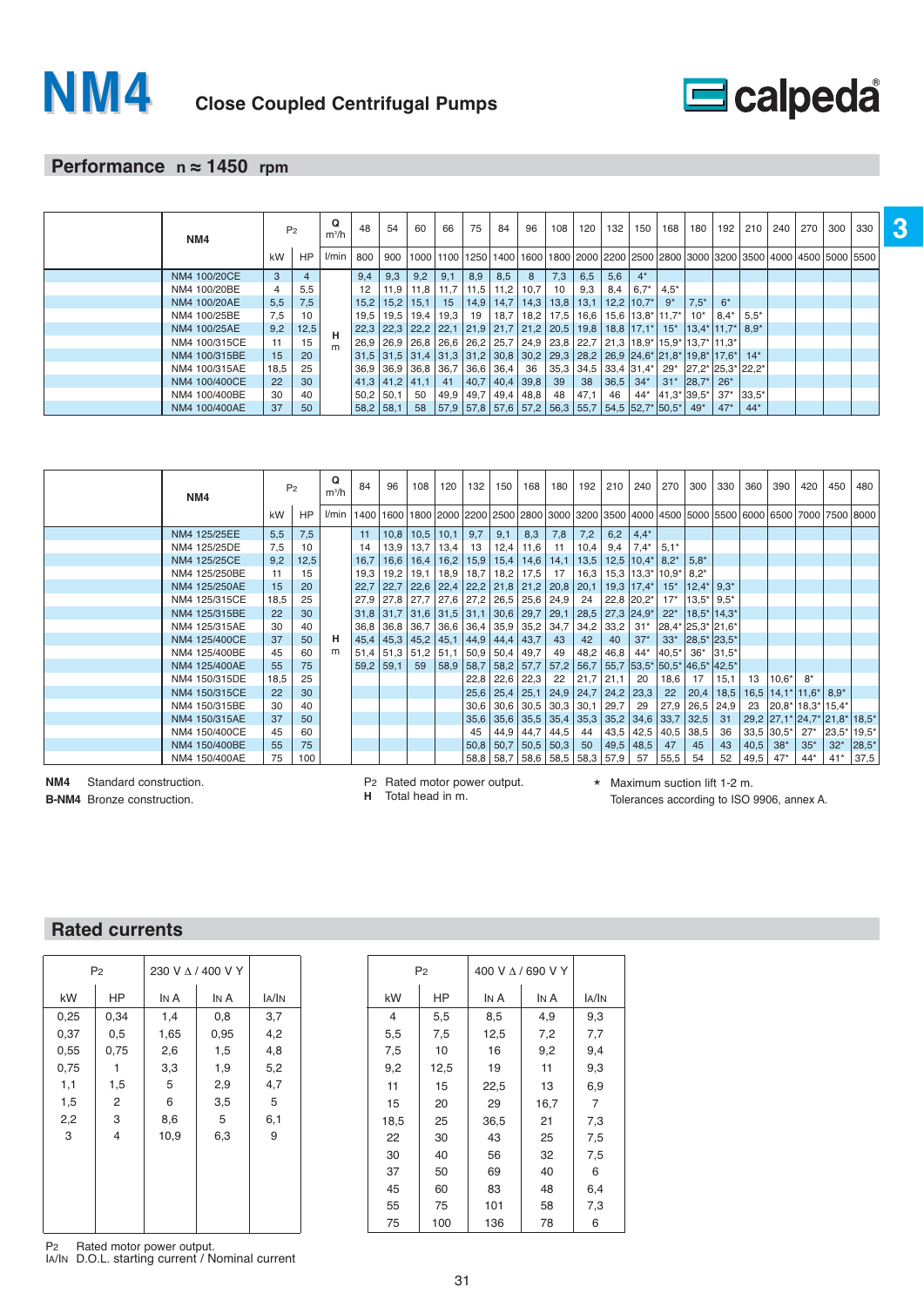





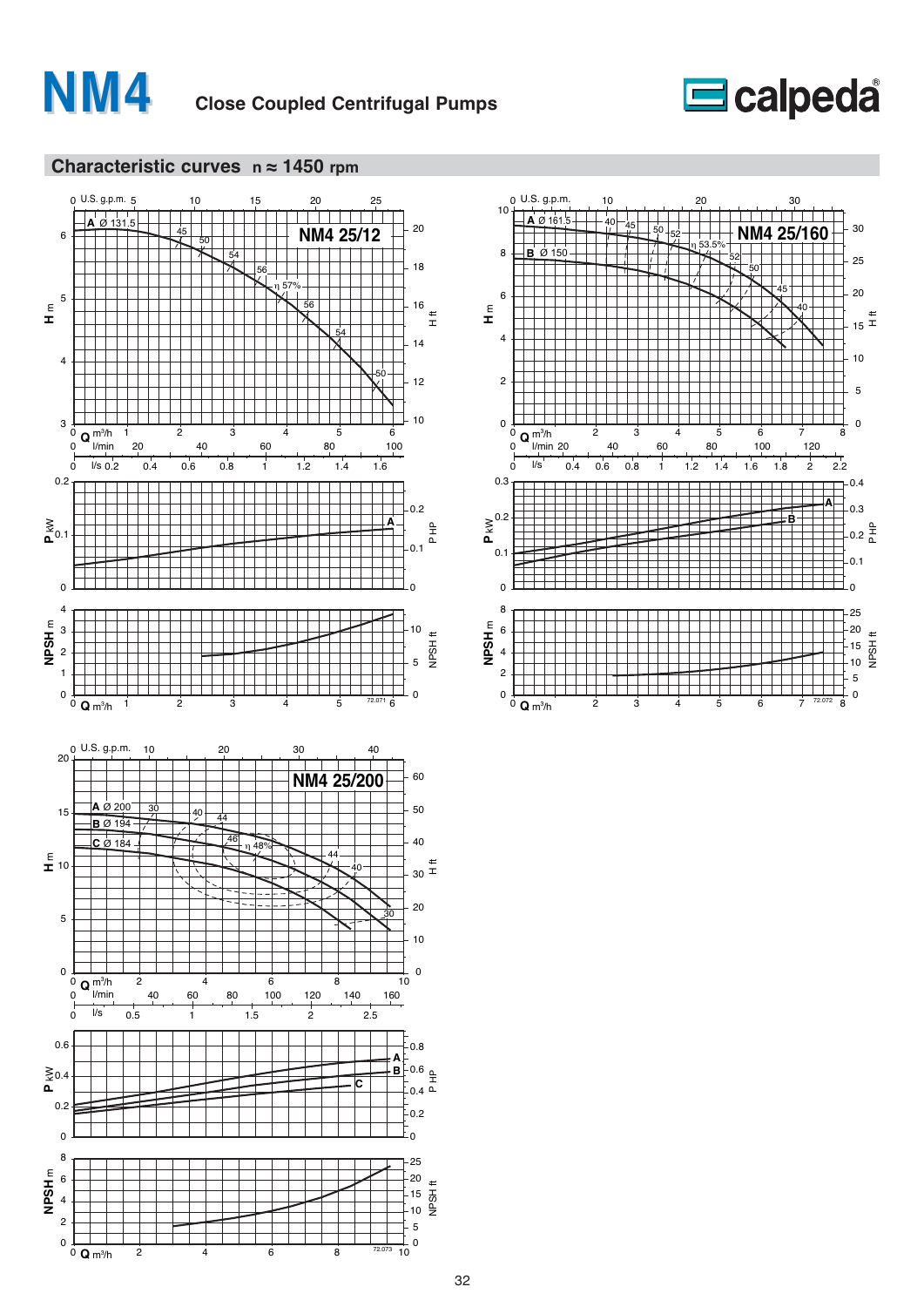

# **Second**<br> **Second**<br> **Second**<br> **Second**<br> **Second**<br> **Second**



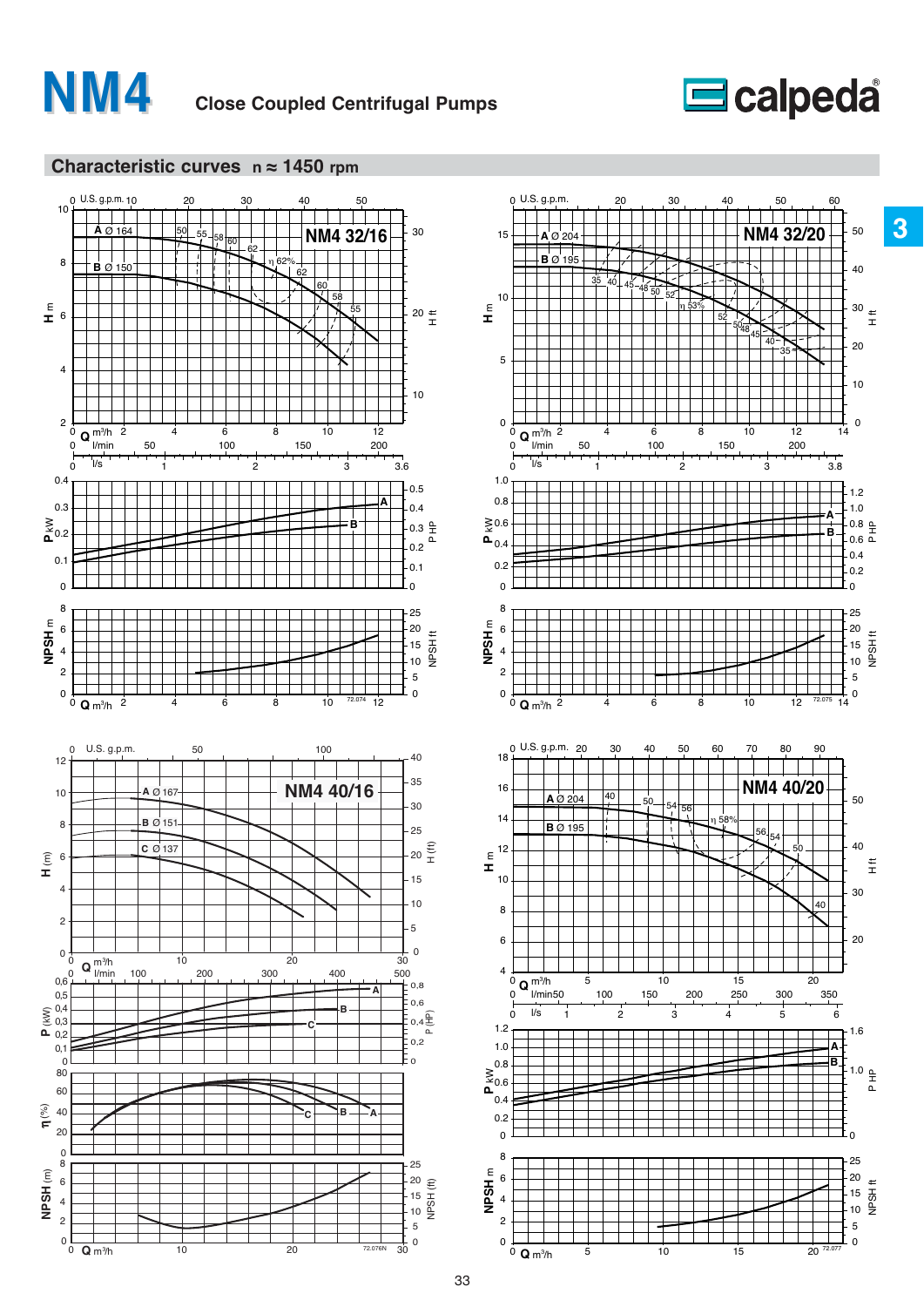





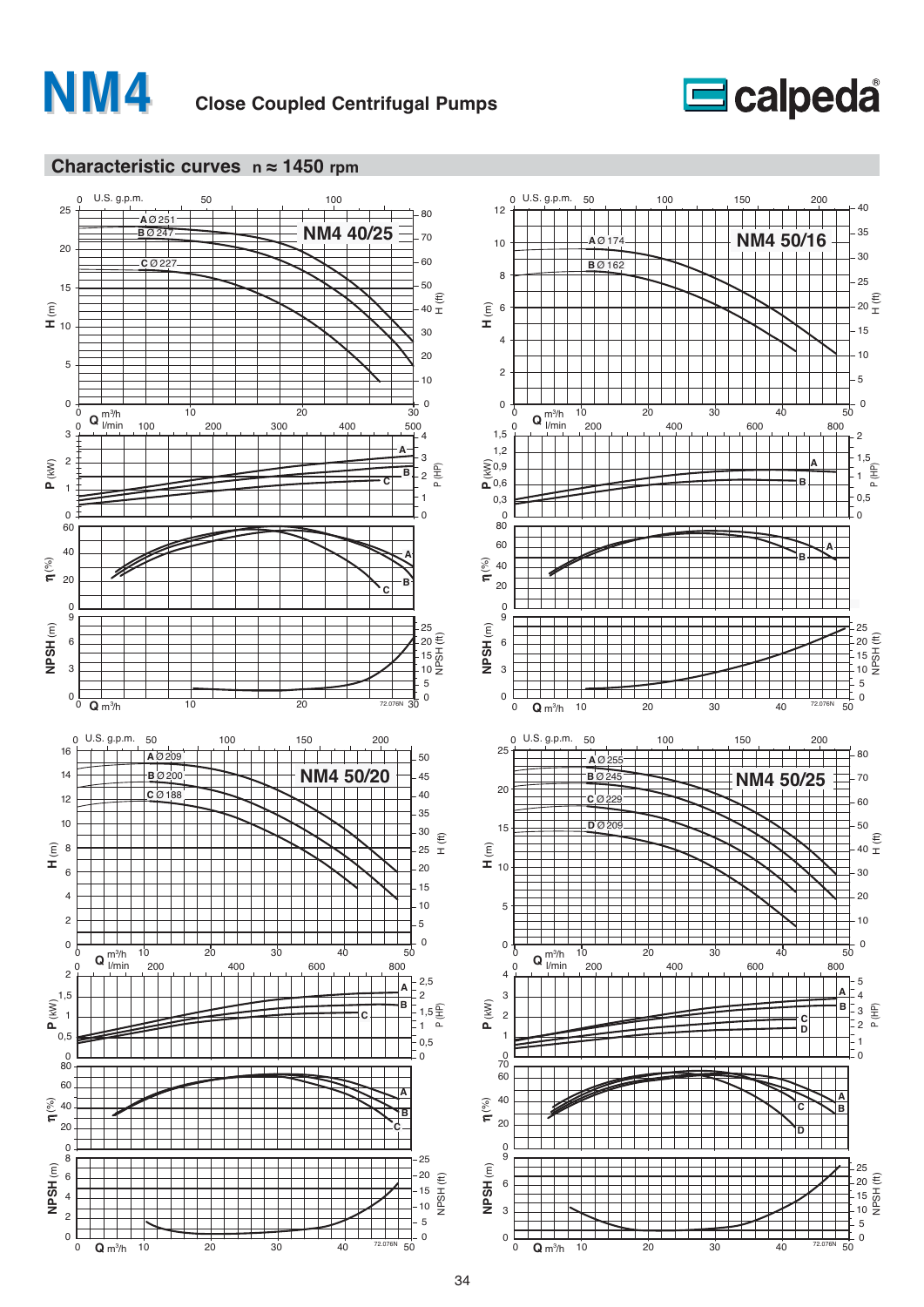





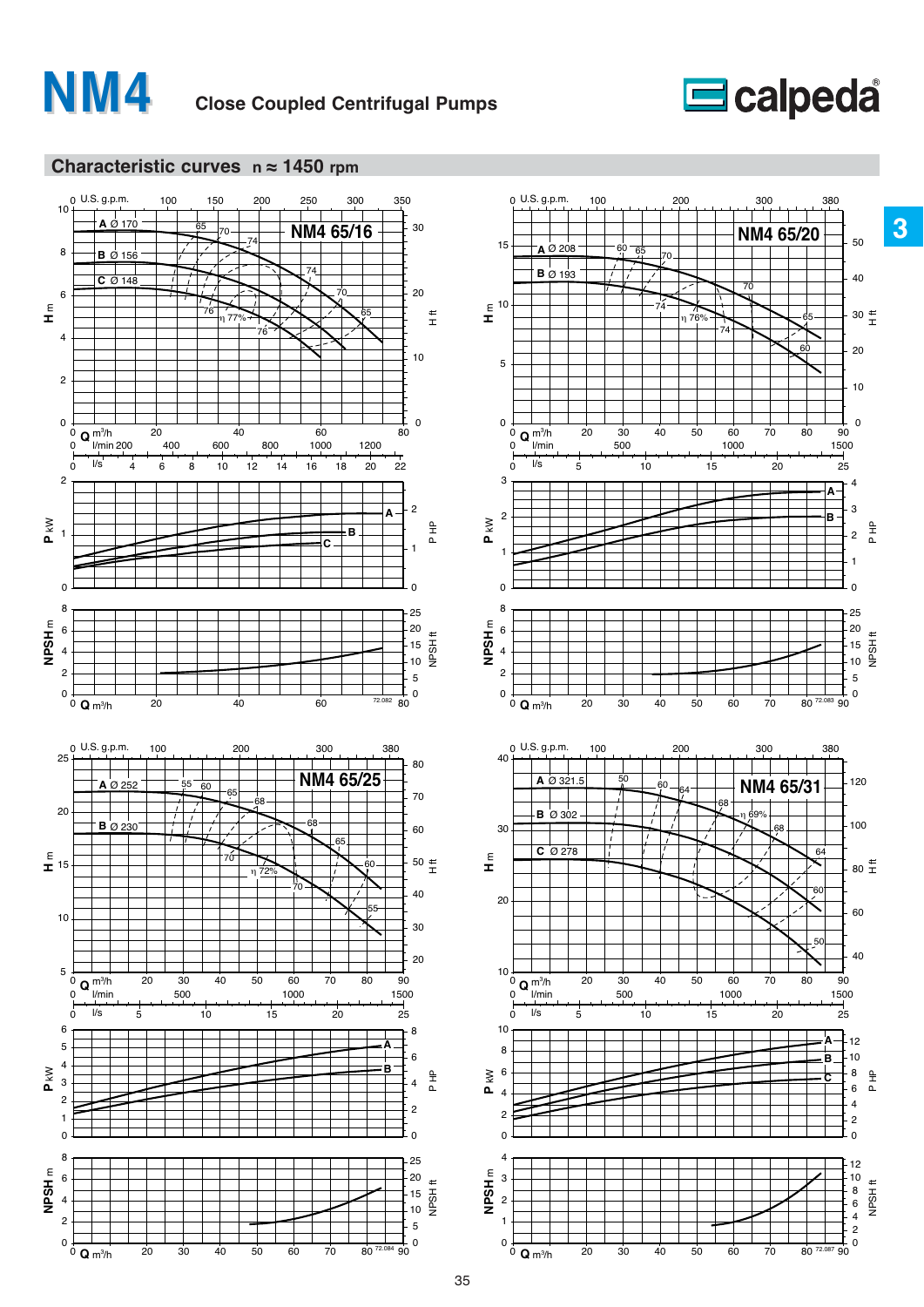





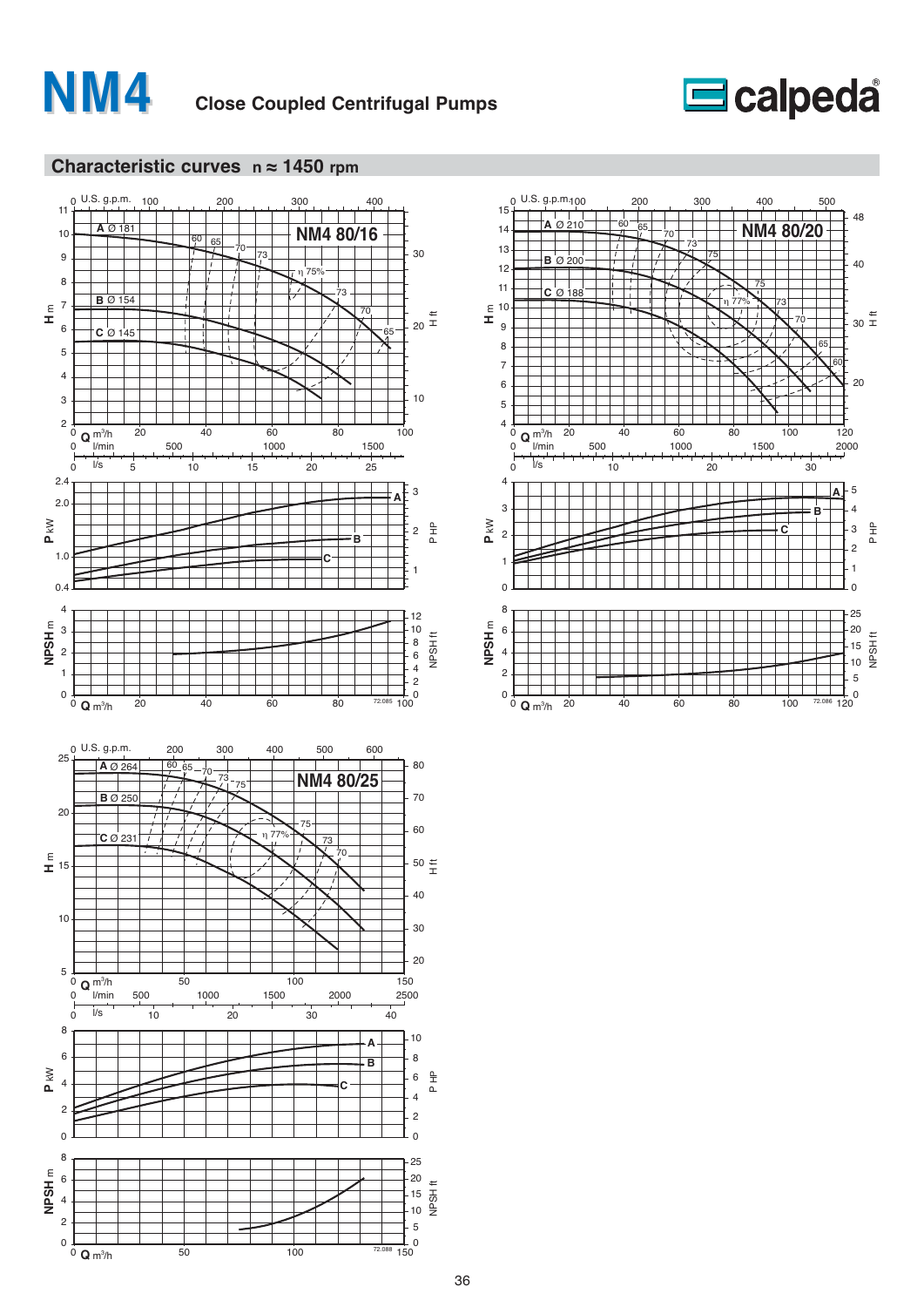

# **E**calpeda



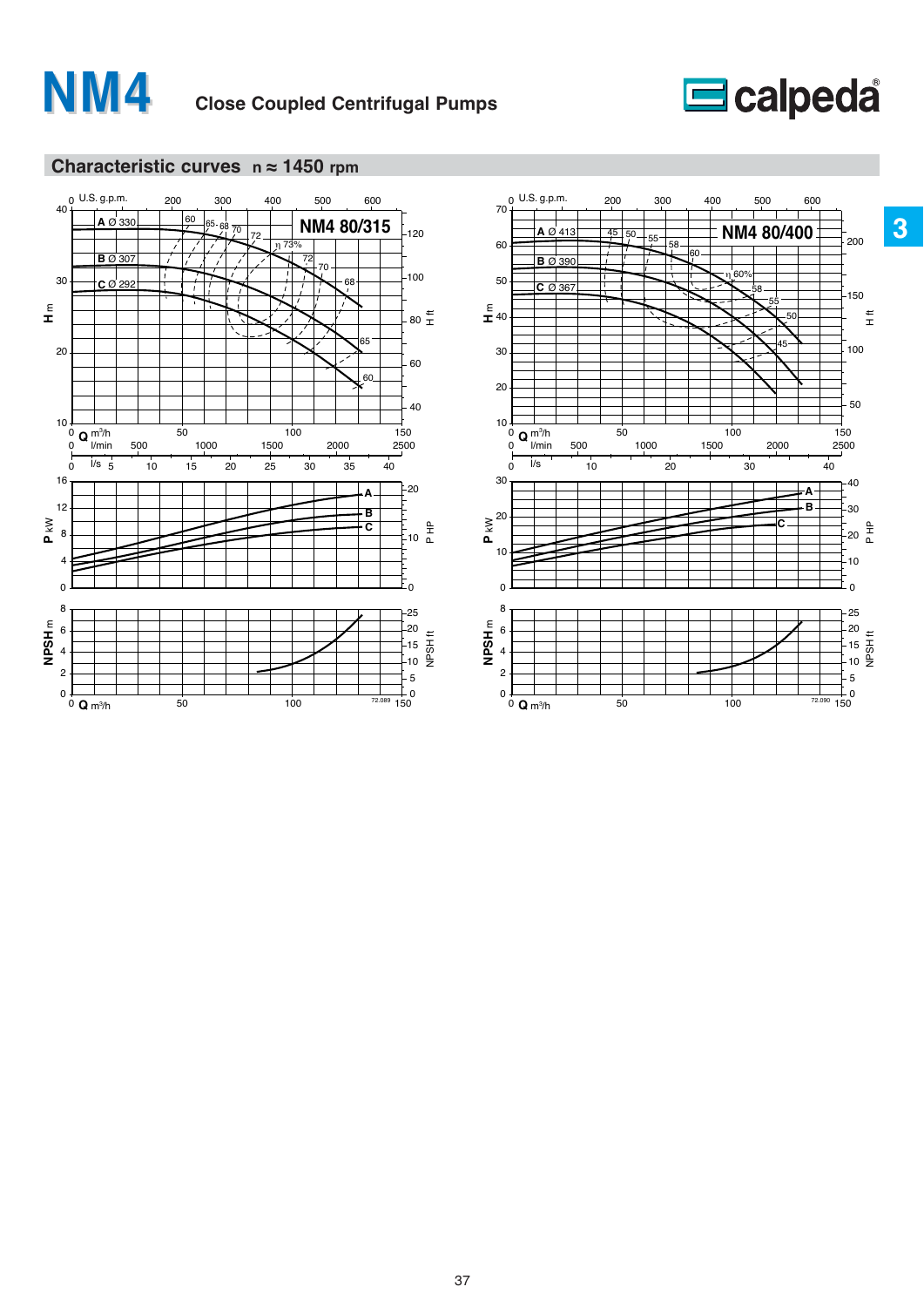





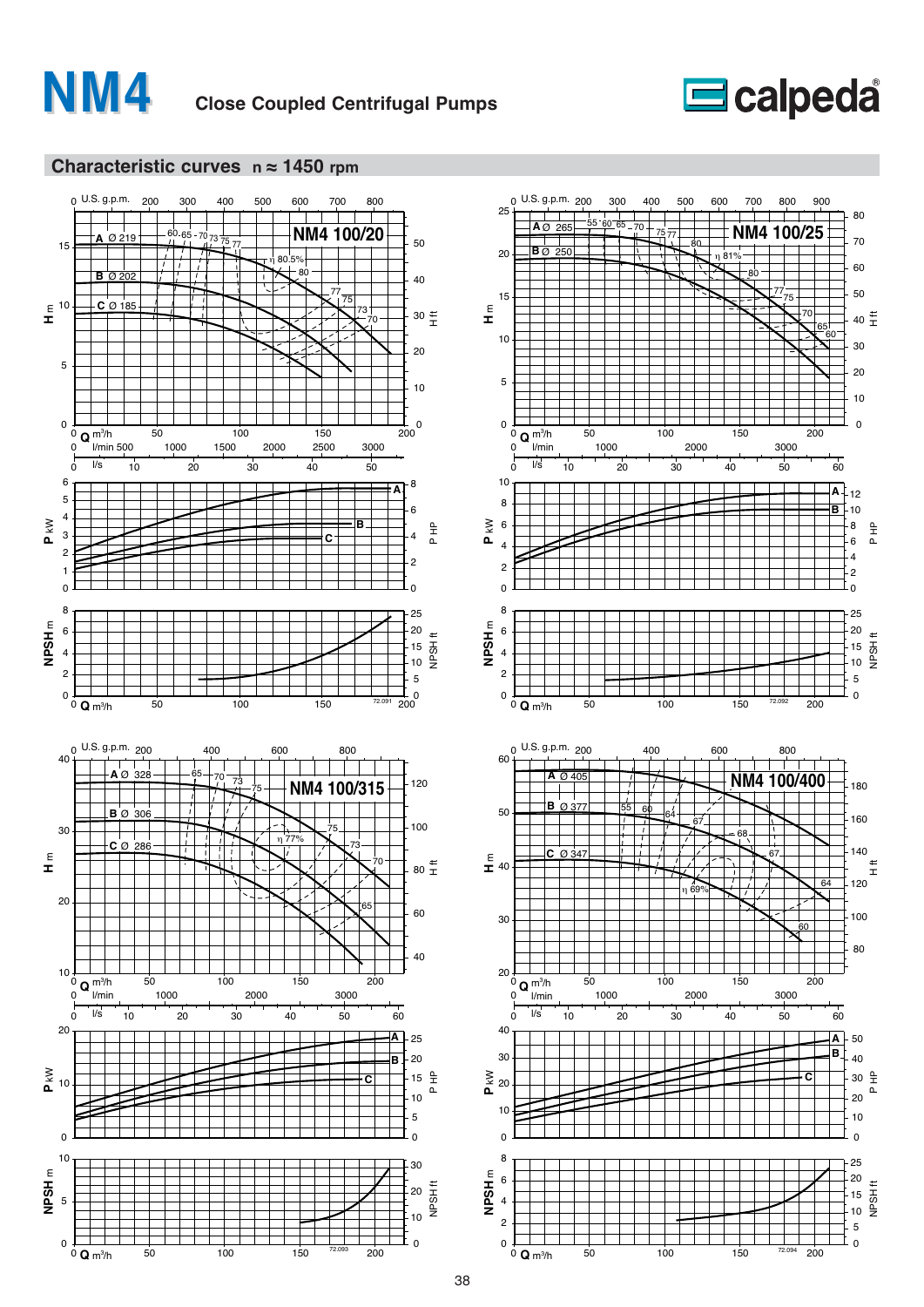





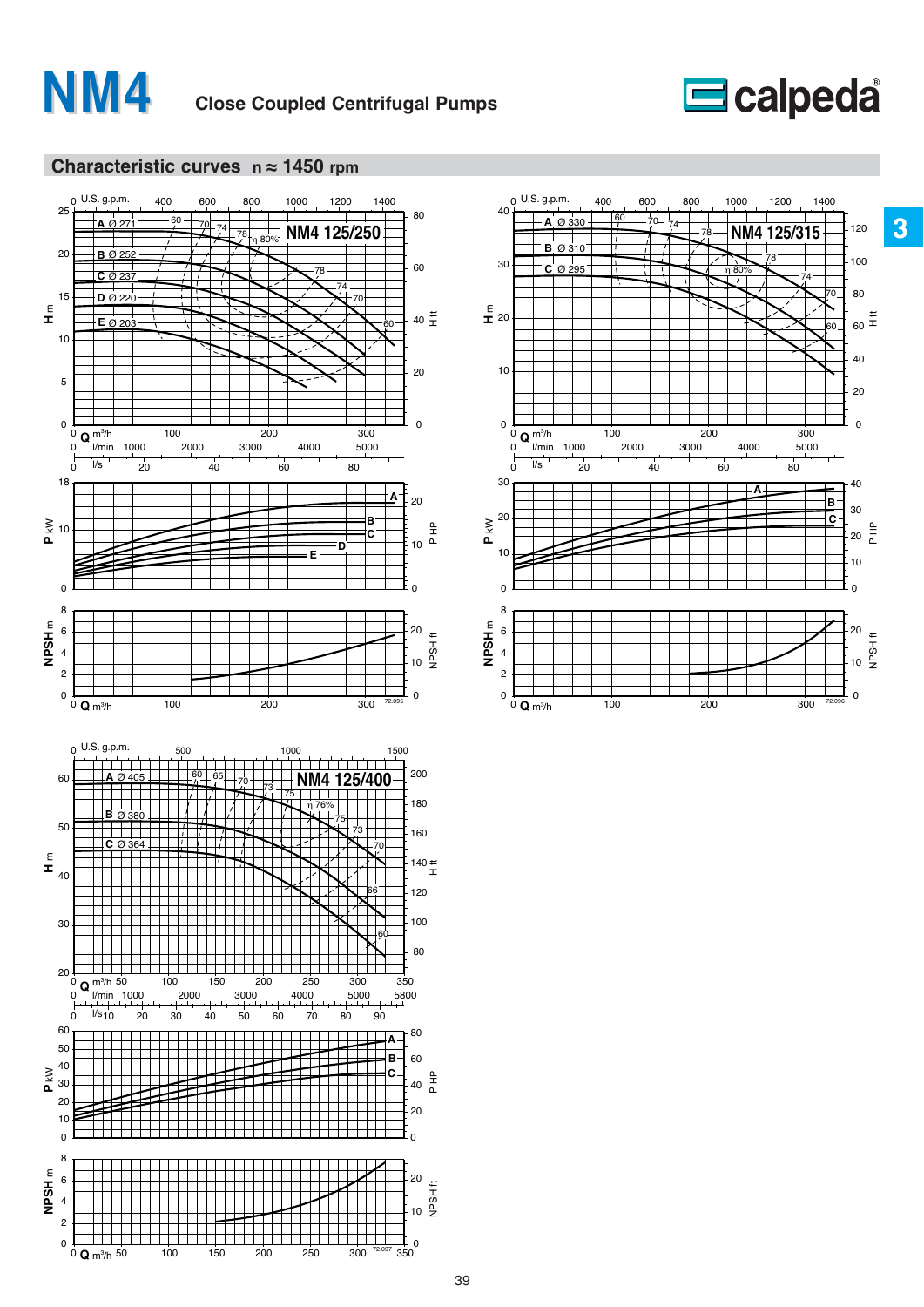





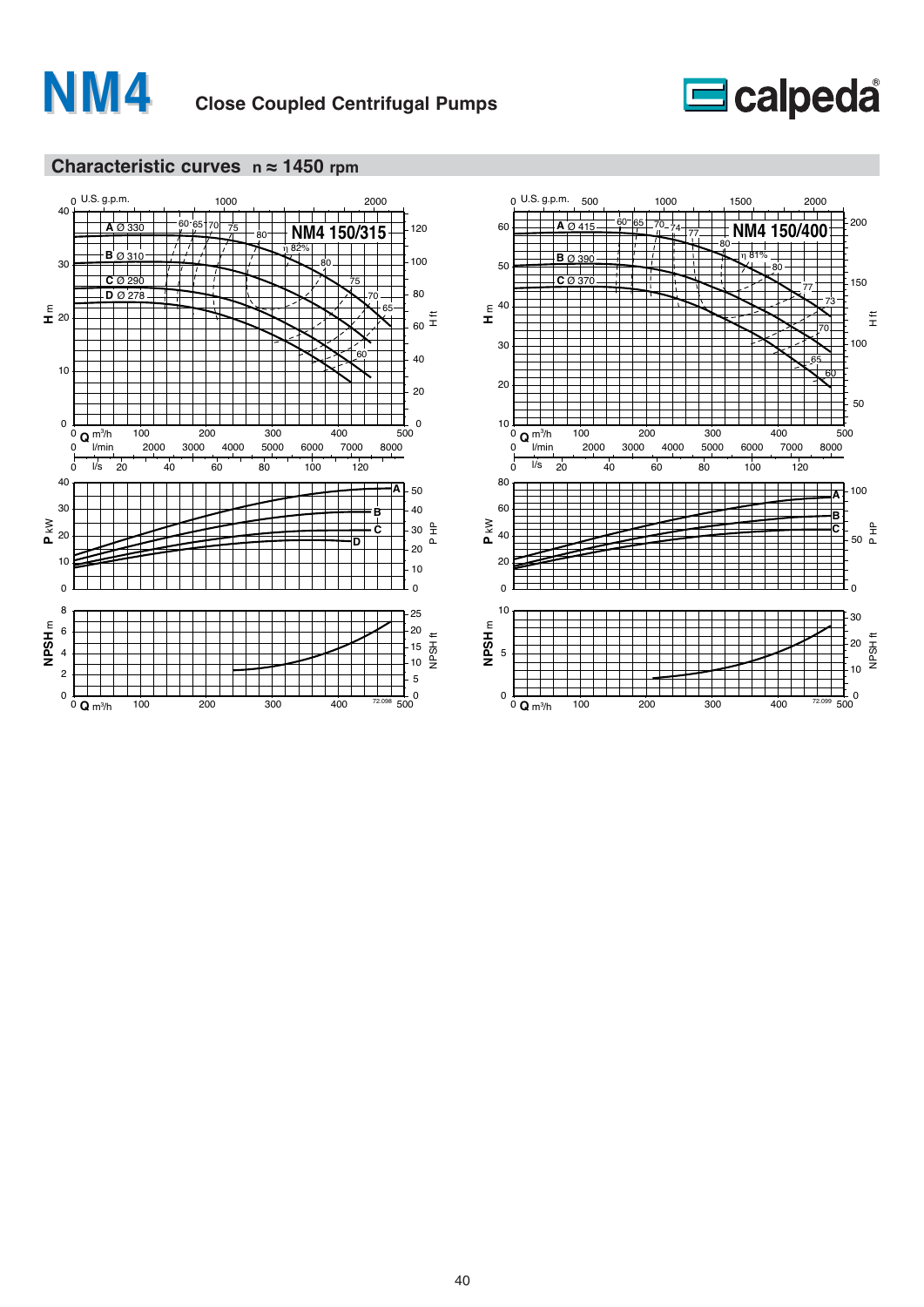



# **Dimensions and weights**



#### Standard construction

| Picture | NM4                |               | DN <sub>1</sub> DN <sub>2</sub> |                 |     |                |                       |    |                       |    | mm      |    |   |               |     |    |               |    |            |
|---------|--------------------|---------------|---------------------------------|-----------------|-----|----------------|-----------------------|----|-----------------------|----|---------|----|---|---------------|-----|----|---------------|----|------------|
|         |                    |               | <b>ISO 228</b>                  | a               |     | h <sub>1</sub> | h2                    | h3 | $m1 \mid m2$          | n1 | n2      | n3 | b | s             | 1   | 2  | W             |    | kg         |
|         | NM4 25/12A/A       |               |                                 | 56 <sup>1</sup> | 313 | 90             | 140                   |    | 199 37,5 27,5 170 130 |    |         | 9  |   | 38   9.5      | 85  | 88 | $ 250\rangle$ | 10 | 13,5       |
|         | NM4 25/160AE-BE    | $ G 11_{p} G$ |                                 | 56              | 380 |                |                       |    | 100 160 228 37.5 27.5 |    | 190 150 | 30 |   | $38 \mid 9.5$ |     |    | 102 102 250   | 10 | 17.5       |
|         | NM4 25/200AE-BE-CE |               |                                 | 63              |     |                | 385   125   180   253 |    | 45 32,5 245 200       |    |         | 49 |   | 45   11.5     | 125 |    | 125 250       |    | 25-23-21.5 |

#### Bronze construction **B-NM4**

| B-NM4<br>Picture |                      |           | DN <sub>1</sub> DN <sub>2</sub> | mm |     |                                     |    |    |    |                 |    |           |    |    |            |     |         | kg |                 |                |
|------------------|----------------------|-----------|---------------------------------|----|-----|-------------------------------------|----|----|----|-----------------|----|-----------|----|----|------------|-----|---------|----|-----------------|----------------|
|                  |                      |           | <b>ISO 228</b>                  | a  |     | h1                                  | h2 | h3 | m1 | m2              | n1 | n2        | n3 | b  | s          |     | 2       | W  | g               |                |
|                  | B-NM4 25/160AE-BE    |           |                                 | 56 |     | 380   100   160   228   37.5   27.5 |    |    |    |                 |    | 190 150 1 | 30 | 38 | 9.5        | 102 | 102 250 |    | 10 <sup>1</sup> | $19 - 19$      |
|                  | B-NM4 25/200AE-BE-CE | 1G 1½ G 1 |                                 | 63 | 400 | 125 180 253                         |    |    |    | 45 32,5 245 200 |    |           | 49 | 45 | $11,5$ 125 |     | 125 250 |    | 11              | $27 - 25 - 23$ |



**2**



**Flanges** EN 1092-2

C



## DN D g2 K 4.93.094

|    | mm  |     |     |                |    |                |  |  |  |  |  |  |  |  |
|----|-----|-----|-----|----------------|----|----------------|--|--|--|--|--|--|--|--|
| DN | C   | Κ   | D   | Holes          |    |                |  |  |  |  |  |  |  |  |
|    |     |     |     | N°             | Ø  | g <sub>2</sub> |  |  |  |  |  |  |  |  |
| 32 | 76  | 100 | 140 | $\overline{4}$ | 19 | 18             |  |  |  |  |  |  |  |  |
| 40 | 84  | 110 | 150 | $\overline{4}$ | 19 | 18             |  |  |  |  |  |  |  |  |
| 50 | 99  | 125 | 165 | $\overline{4}$ | 19 | 20             |  |  |  |  |  |  |  |  |
| 65 | 118 | 145 | 185 | $\overline{4}$ | 19 | 20             |  |  |  |  |  |  |  |  |
| 80 | 132 | 160 | 200 | 8              | 19 | 22             |  |  |  |  |  |  |  |  |

#### Bronze construction **B-NM4**

| Picture        | B-NM4                                  |                 |                 |                  |             |                |                       |                     |             |                | MМ          |                                         |          |    |          |          |           |         |            |    |                     |
|----------------|----------------------------------------|-----------------|-----------------|------------------|-------------|----------------|-----------------------|---------------------|-------------|----------------|-------------|-----------------------------------------|----------|----|----------|----------|-----------|---------|------------|----|---------------------|
|                |                                        | DN <sub>1</sub> | DN <sub>2</sub> | a                |             | h <sub>1</sub> | h2                    | h3                  | m1          | m <sub>2</sub> | n1          | n2                                      | n3       | z  | b        | s        | $\vert$ 1 | 2       | W          | q1 | kg                  |
|                | B-NM4 32/16A-B                         | 50              | 32              | 80               |             |                |                       | 410 132 160 260     | 100         | 70             | 240         | 190                                     | 47       |    | 50       | 14       | 120       |         | 120 255    | 12 | 38-38               |
|                | B-NM4 32/20A-B                         | 50              | 32              | 80               |             |                |                       | 410 160 180 288     | 100         | 70             | 240         | 190                                     | 62       |    | 50       | 14       | 140       |         | 140 255    | 12 | $43 - 41$           |
| $\overline{2}$ | B-NM4 40/16A-B-C                       | 65              | 40              | 80               |             |                | 410   132   160   260 |                     | 100         | 70             | 240         | 190 <sup>1</sup>                        | 47       |    | 50       | 14       | 119       | 119 255 |            | 12 | 41-40-38            |
|                | B-NM4 40/20A-B                         | 65              | 40              |                  |             |                |                       | 100 430 160 180 288 | 100         | 70             |             | 265 212                                 | 62       |    | 50       | 14       | 140       | 140 255 |            | 12 | $52 - 52$           |
| 3              | B-NM4 4025/B/A-C/A<br>B-NM4 4025/A/A   | 65              | 40              | 100              | 535<br>560  |                | 190 225               | 350                 |             | 280 250 230    |             | 318 205 175 190 140<br>190 <sub>1</sub> |          | 15 | 54<br>60 | 10<br>12 | 175       | 175     | 156<br>125 | 6  | 73-70<br>89         |
| $\overline{2}$ | B-NM4 50/16A-B                         | 65              | 50              | 100              | 430 160 180 |                |                       | 288                 | 100         | 70             |             | 265 212                                 | 62       |    | 50       | 14       | 127       | 141 255 |            | 12 | $52 - 52$           |
| 3              | B-NM4 5025/C/A-D<br>B-NM4 5025/A/A-B/A | 65              | 50              | 100              | 535<br>560  |                | 190 225               | 350                 | 318 205 175 |                | 280 250 230 | 190 140<br>190                          |          | 15 | 54<br>60 | 10<br>12 | 175       | 175     | 156<br>125 | 6  | $77 - 77$<br>105-92 |
| $\overline{2}$ | B-NM4 65/16B-C<br>B-NM4 65/16A         | 80              | 65              | 100 <sub>1</sub> | 430<br>495  |                | 160 200               | 288<br>306          | 125         | 95             |             | 280 212                                 | 62<br>60 |    | 65       | 14       | 150       | 172     | 255<br>300 | 15 | 60-60<br>68         |